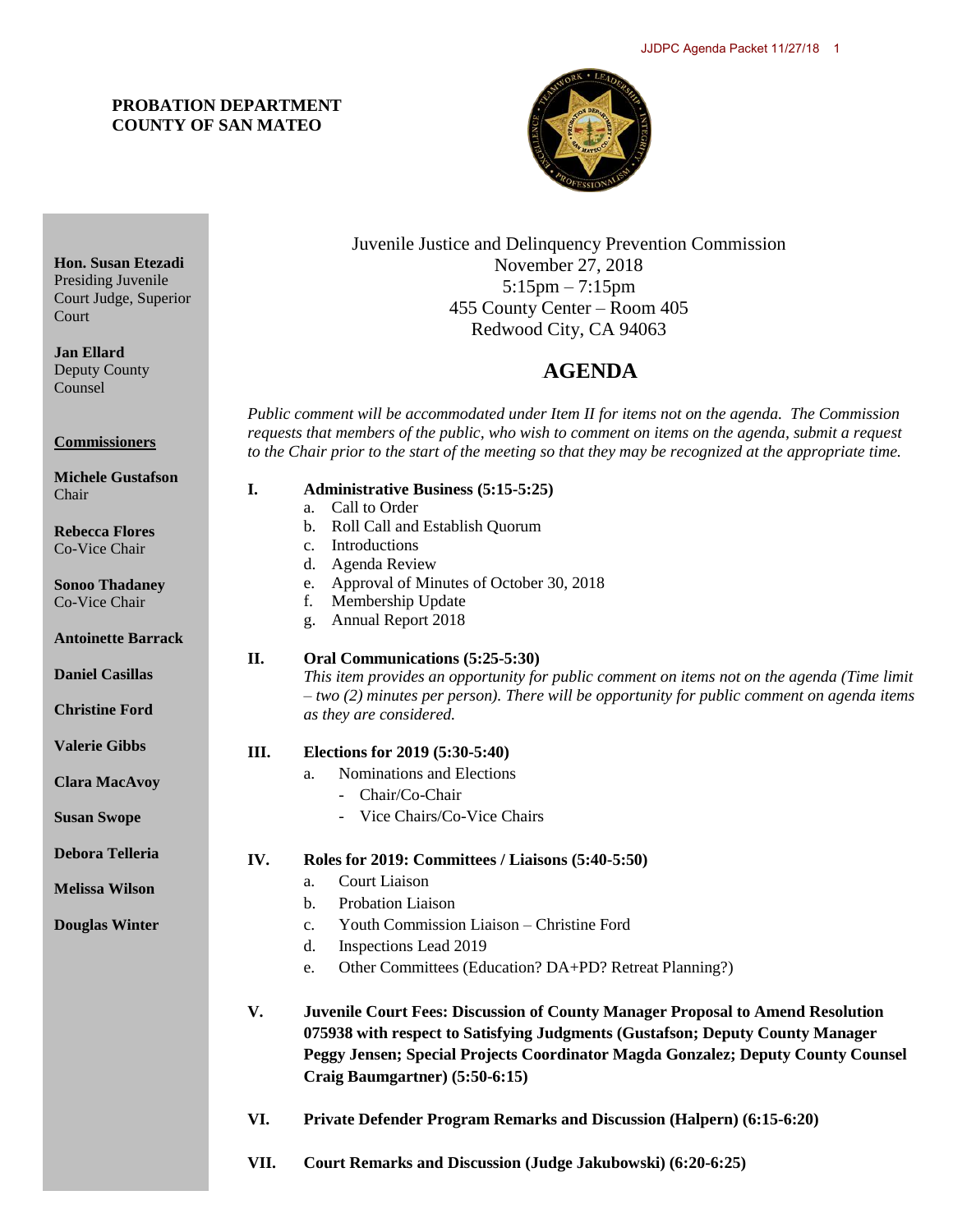#### **XI. Youth Commission Update (Nori, DeNault) (6:30-6:35)**

#### **X. Probation (Deputy Chief Probation Officers Rich Hori and Roy Brasil) (6:35-6:45)**

- a. Current population of facilities, number of out-of-custody youth supervised by Probation, and number and location (out of county/state) of youth placed out of home.
- b. Update on Glendale closure(s) and other juvenile facilities.
- c. Update on institutions/probation staffing.
- d. Workshop on Values (Thadaney)
- e. Probation Liaison (Wilson)

#### **XI. Project Reports (6:45-6:55)**

- a. Vocational Training and Makers Lab (Thadaney, Barrack, Flores)
- b. Youth Court (Winter, Thadaney)
- c. Group Homes (Swope, Ford, Telleria)
- d. Prop 64 (Gustafson, Casillas)
- e. Parent Guidebook (Swope, Wilson, Gustafson)
- f. User Test of Juvenile Justice System (MacAvoy, Gustafson)
- g. Community Resources Project (Flores, Thadaney, Casillas)
- h. Inspections (Barrack)

#### **XII. Projects for 2019: Continuing Projects and New Ideas (6:55-7:10)**

#### **XIII. Commissioner Comments/Announcements (7:10-time permitting)**

- a. Community Schools Advisory Committee (Gibbs)
- b. Community Collaboration for Children's Success (Wilson)
- c. Upcoming training opportunities (Gustafson)
- d. Juvenile Justice Coordinating Council (JJCC) (Gustafson)

#### **XIV. Adjournment**

# **Next Meeting: Tuesday, January 29, 2019 5:15 – 7:15 p.m. Location: 455 County Center, 4th Floor, Room 405, Redwood City**



MEETINGS ARE ACCESSIBLE TO PEOPLE WITH DISABILITIES. INDIVIDUALS WHO NEED SPECIAL ASSISTANCE OR A DISABILITY-RELATED MODIFICATION OR ACCOMMODATION (INCLUDING AUXILIARY AIDS OR SERVICES) TO PARTICIPATE IN THIS MEETING, OR WHO HAVE A DISABILITY AND WISH TO REQUEST AN ALTERNATIVE FORMAT FOR THE AGENDA, MEETING NOTICE, AGENDA PACKET OR OTHER WRITINGS THAT MAY BE DISTRIBUTED AT THE MEETING, SHOULD CONTACT SECRETARY TONY BURCHYNS (650) 312-8878 AT LEAST 72 HOURS BEFORE THE MEETING AS NOTIFICATION IN ADVANCE OF THE MEETING WILL ENABLE THE COUNTY TO MAKE REASONABLE ARRANGEMENTS TO ENSURE ACCESSIBILITY TO THIS MEETING AND THE MATERIALS RELATED TO IT. ATTENDEES TO THIS MEETING ARE REMINDED THAT OTHER ATTENDEES MAY BE SENSITIVE TO VARIOUS CHEMICAL BASED PRODUCTS.

If you wish to speak to the Committee, please fill out a speaker's slip. If you have anything that you wish distributed to the Committee and included in the official record, please hand it to the County Manager who will distribute the information to the committee members.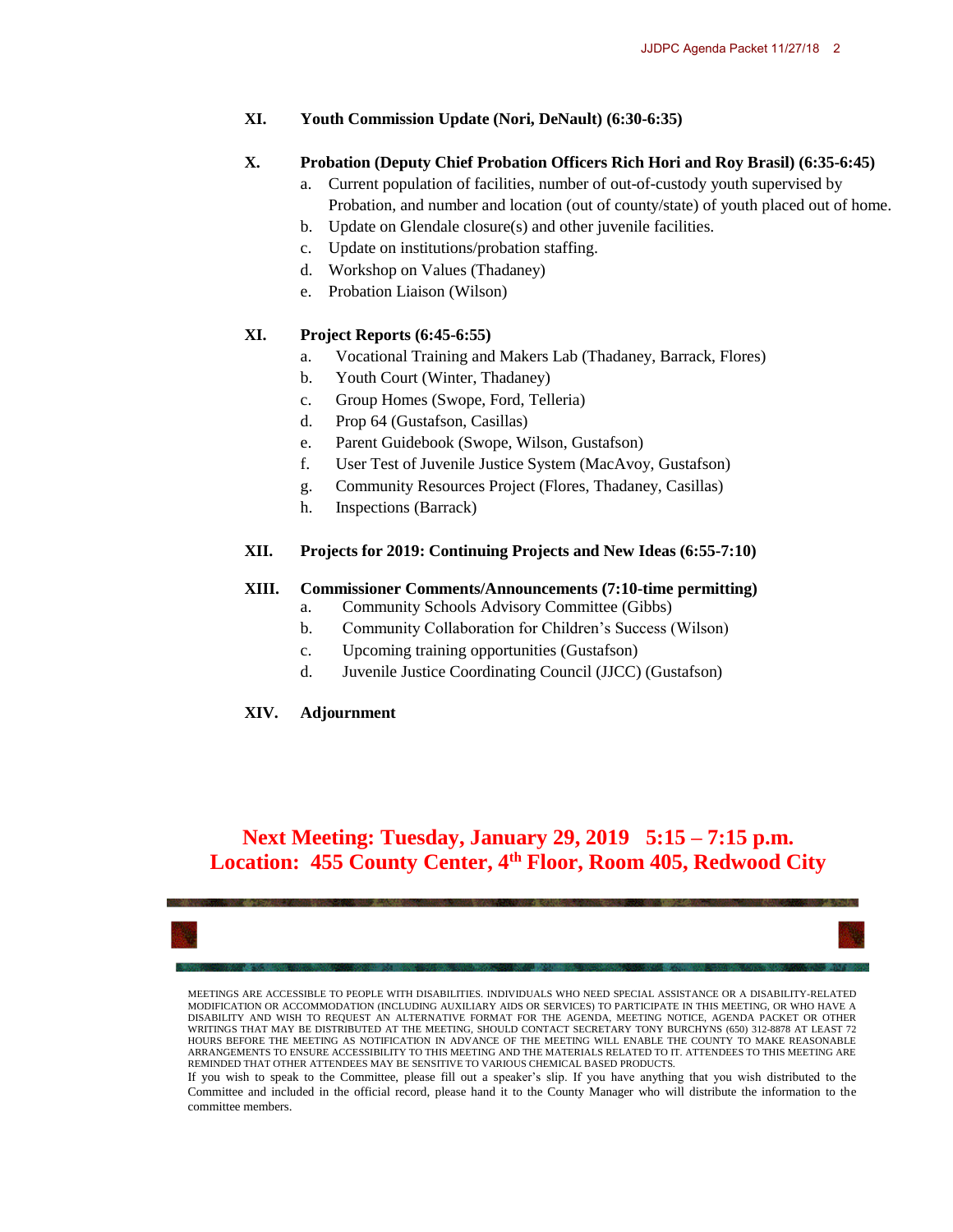

COUNTY OF SAN MATEO Juvenile Justice and Delinquency Prevention Commission 222 Paul Scannell Drive • San Mateo, CA 94402

# **Minutes of the Juvenile Justice & Delinquency Prevention Commission Oct. 30, 2018 5:15-7:15 pm 455 County Center, 4th Floor, Room 405, Redwood City**

## **MINUTES**

**Commissioners Present:** Chair Michele Gustafson; Co-Vice Chair Rebecca Flores; Co-Vice Chair Sonoo Thadaney; Susan Swope; Doug Winter; Daniel Casillas; Christine Ford; Deborah Telleria; Toni Barrack; Valerie Gibbs

**Commissioners Absent**: Clara MacAvoy; Melissa Wilson; Mary Oleksy

**Staff Present:** Chief Probation Officer John Keene; Deputy Chief Probation Officer Rich Hori; Probation Administrative Secretary Tony Burchyns

#### **Additional Attendees:**

| Judge Susan Jakubowski, Juvenile Court | Adam Ely – Deputy County Counsel       |
|----------------------------------------|----------------------------------------|
| Joey Gallo – Fresh Lifelines for Youth | Diego DeNault – San Mateo County Youth |
|                                        | Commission                             |
| Miguel Gallegos – JJDPC Applicant      | Sathvik Nori – San Mateo County Youth  |
|                                        | Commission                             |

### **I. Administrative Business:**

- a. Call to Order: Chair Gustafson called meeting to order at 5:15 p.m.
- b. Roll Call and Establish Quorum: A quorum was established at 5:15 pm.
- c. Introductions
- d. Agenda Review: **Approved** as distributed.
- e. Approval of Minutes: Sep. 25, 2018: **Approved** as distributed**.**

# **II. Oral Communications:**

None

# **III. Committees / Liaisons**

- a. Membership and Recruiting: Chair Gustafson announced that Mary Oleksy intends to resign from the commission due to time constraints and other commitments. Chair Gustafson introduced JJDPC applicant Miguel Gallegos who was attending his first meeting.
- b. Nominating Committee Commissioner Swope volunteered to chair the committee which will seek nominees for JJDPC chair and vice chair positions for 2019. Elections to be held at the November 2018 meeting.
- c. Court and Community Schools Advisory Committee Liaison Commissioner Valerie Gibbs agreed to continue in this role in 2019
- d. Court Liaison, Probation Liaison, Inspections Committee Lead Commission will select members to serve in these roles at next meeting.
- e. Youth Commission Liaison Commissioner Christine Ford expressed interest in serving in this role in 2019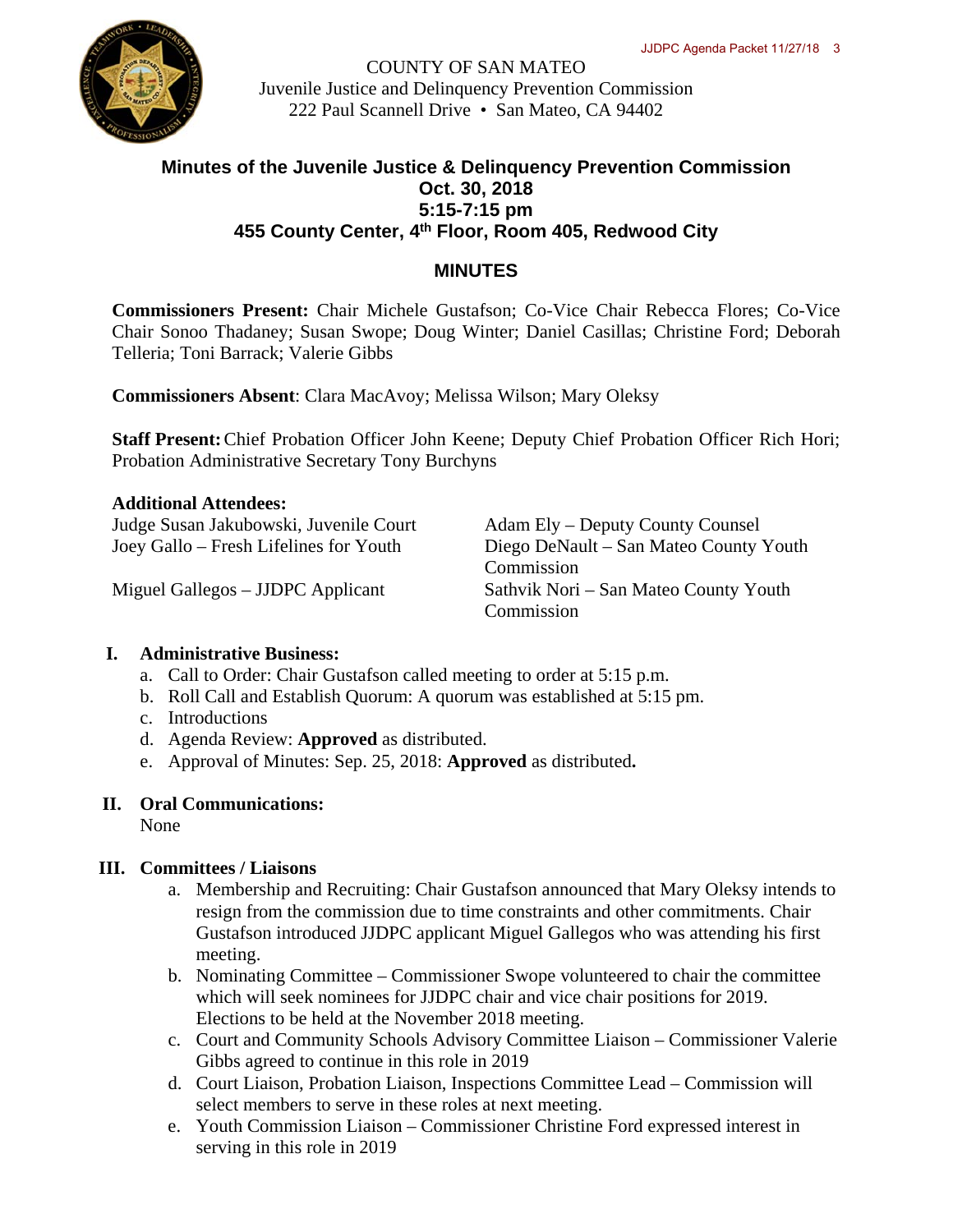#### **IV. Discussion Regarding Camp Glenwood**

Chief Probation Officer John Keene addressed the Commission about the likely relocation of the Camp Glenwood program from its low-security site in the hills near La Honda to the Youth Services Center in San Mateo. He framed the move as a way to cut costs in light of budget constraints and a dropping youth incarceration rate. He also said he envisions a redesigned Glenwood program fitting in with larger changes to the Youth Services Center over the next several years.

Chief Keene prefaced his remarks by citing a 2016 San Mateo County Grand Jury report that found the County's average daily cost per incarcerated youth to be \$930 in fiscal year 2014- 2015. This figure reflected fixed costs such as staffing and repaying loans used to build the Youth Services Center. The loans have been reserviced, so there is reduction of the per youth cost from the 2016 Grand Jury Report.

Chief Keene said the County has a financial duty to seek efficiencies. He said housing the Glenwood boys program at the YSC would save money at a time when state resources for youth camps are declining and funding for community interventions is rising. In the long term, Chief Keene said he envisions the YSC changing from a detention-based facility to a reentry-based facility with dedicated space for community based organizations to provide services. Certain of these changes may require discussion with BSCC and other statewide bodies.

In the short term, Chief Keene said the Glenwood program would remain separate from the Juvenile Hall despite being housed in the same facility. Glenwood youth would continue to go on group outings and participate in other activities that are currently available to them. There are plans to relocate the vocational and garden programs to the YSC, along with the camp's chicken coop. Following the move, the La Honda site may continue to be used for Glenwood softball games and other athletic/recreational purposes.

Chief Keene said he would like to begin a conversation in January 2019 with agency partners and JJDPC members about what the new Glenwood program will look like at the YSC. Though an exact moving date has not been selected, he said he anticipates the program will move permanently to the YSC between late February and mid-March.

Rick Halpern and Bonnie Miller of the Private Defender Program commented that moving the camp from its current site may not be in the best interest of the boys in the program. Miller said the camp provides a unique therapeutic environment that could not replicated at the YSC.

Judge Susan Jakubowski asked if there would be flexibility around the March 2019 target date for Glenwood's relocation to the YSC. Chief Keene said delaying the move beyond March would present significant staffing challenges. He added he would like to work with the bench to best meet the needs of the current Glenwood population.

Bonnie Miller asked if there are any plans to close Camp Kemp. Chief Keene said there are no such plans. He added the County is engaged with other counties which may be interested in using the camp's services.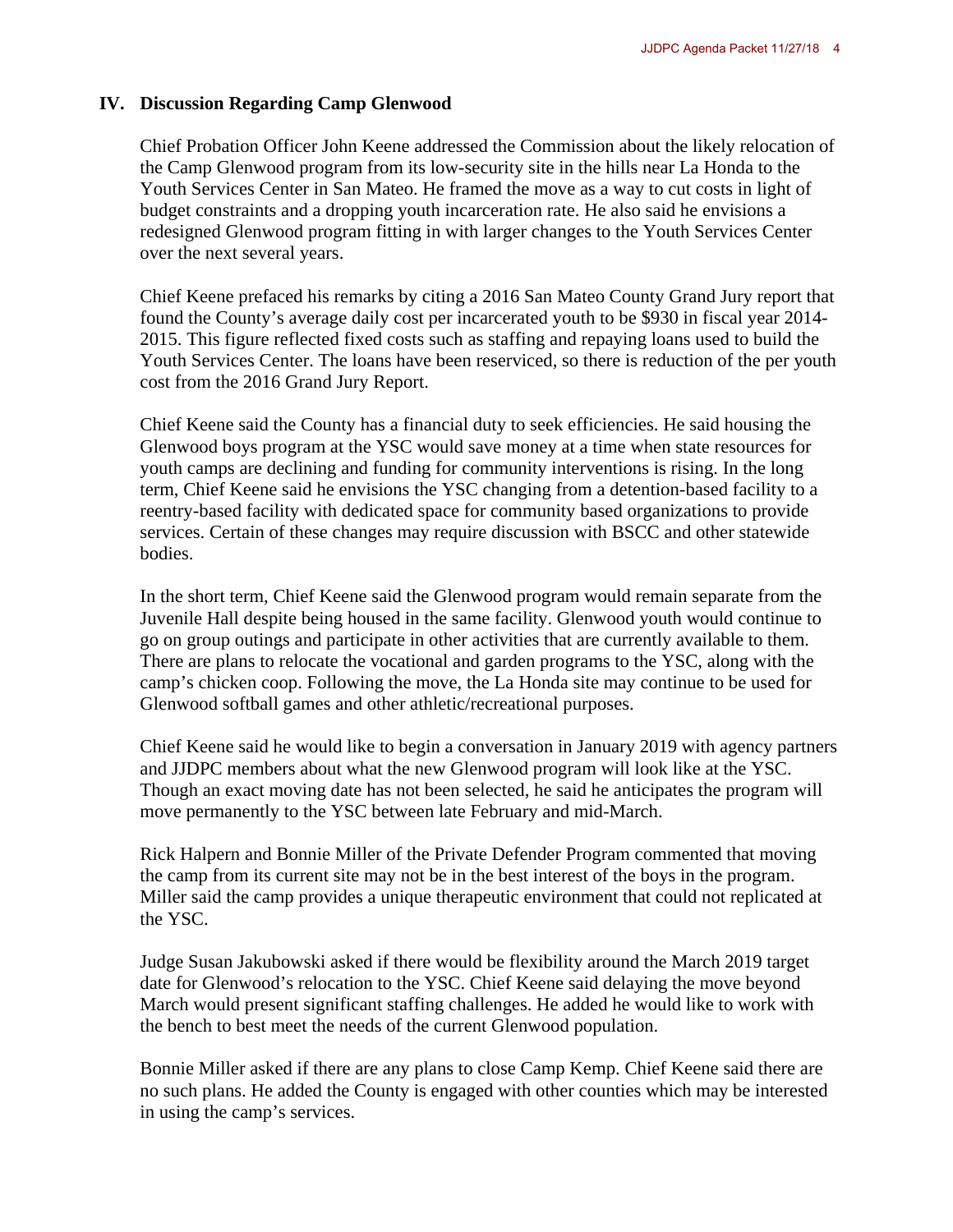Commissioner Casillas asked if the new Glenwood program would continue to be a ninemonth to 12-month program. Chief Keene said he would like the program to be shortened. In general, he said he would like to see youth detention times shortened in the County with a ramping up of aftercare services.

#### **V. Private Defender Program Remarks and Discussion**

Bonnie Miller of the Private Defender Program spoke about the benefits of the Camp Glenwood program, including its nurturing environment, vocational and culinary arts programs, gardening and chicken project, and backpacking and other fieldtrips. Ms. Miller said she's concerned that putting the program back into a custodial setting at the YSC will affect the quality of the interactions between the boys and the staff.

#### **VI. Probation**

Deputy Chief of Probation Rich Hori provided an update on the County's juvenile detention populations:

Juvenile Hall: 51 youth, 46 boys and 5 girls Camp Glenwood: 14 boys Camp Kemp: 6 girls

In addition, there are currently 12 youth in out-of-home placements

Hori said that all eligible youth in custody were recently offered an opportunity to register to vote before the county registration deadline, but none opted to vote.

Chief Keene said that moving forward the Department will collaborate with the registrar's office to create a more formal process for providing voter registration information to youth in custody.

#### **VII. County Office of Education**

*No report.* 

#### **VIII. Court Remarks**

Judge Susan Jakubowski said she understands the funding issues with regard to Camp Glenwood's future. She also said understands the need to make sure the youth have the programs they need both for their benefit and also the benefit of the public. She said she will make herself available to help find solutions to ensure a successful program going forward.

#### **IX. Consideration of Draft Inspection Reports**

A. Burlingame Police Department report M:/Thadaney, S:/Swope: Approve report. **Approved unanimously.**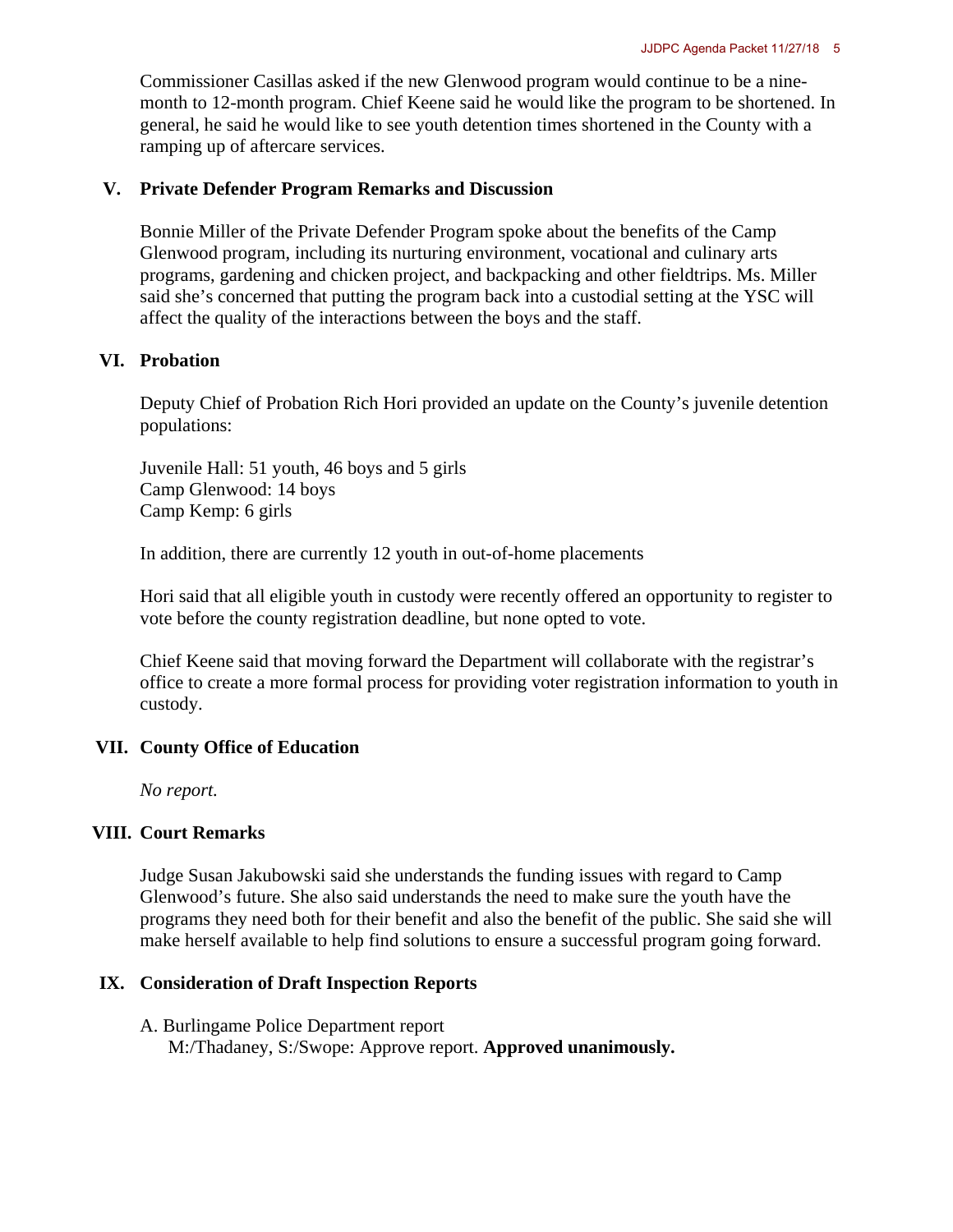#### **X. Project Updates**

A. Vocational Training and Makers Lab (Thadaney, Barrack, Flores)

Co-Vice Chair Thadaney suggested reaching out to the Probation Department and the Office of Education to learn where there might be opportunities to plug in additional programming in the year ahead.

Commissioner Swope asked whether Glenwood's vocational training program could be available to other youth in the juvenile hall if Glenwood moves to the YSC. Deputy Chief Probation Officer Rich Hori said he doubts the vocational and culinary programming would be available to all youth in the juvenile hall because of security concerns around the use of certain tools and sharp objects.

B. Youth Court (Winter, Thadaney)

Commissioner Winter said the next step will be to meet with local law enforcement and education officials to further explore ways to create a successful youth court program.

C. Group Homes (Swope, Telleria, Ford)

*No report.* 

D. Prop 64

Chair Gustafson said she attended the Second Chances and Empathy Hackathon event at Santa Clara University on Oct. 27. The event highlighted the fact that many people with criminal records are not taking advantage of the opportunity to have their records sealed or their convictions downgraded. Developing systems to automate the juvenile recordsealing process remains a challenge.

E. Parent Guidebook (Swope, Wilson, Gustafson)

Commissioner Swope said she and Commissioner Wilson met with Probation Services Manager Lilia De la Cruz-Borrero to learn how the Assessment Center works. They are updating the draft Parent Guidebook accordingly. The next step will be to do the User Test to learn more about the intake process.

F. User Test (Oleksy, MacAvoy, Gustafson)

The Commission will work with the Probation Department to figure out the logistics for conducting a user test of YSC admission.

G. Community Resources Project (Flores, Thadaney, Casillas)

Co-Vice Chair Flores said she is still working with Jobs for Youth on the creation phase of a new youth resources website. She will keep the Commission posted.

#### **XI. SB 10 Discussion**

The Commission discussed California's bail reform law set to take effect in October 2019.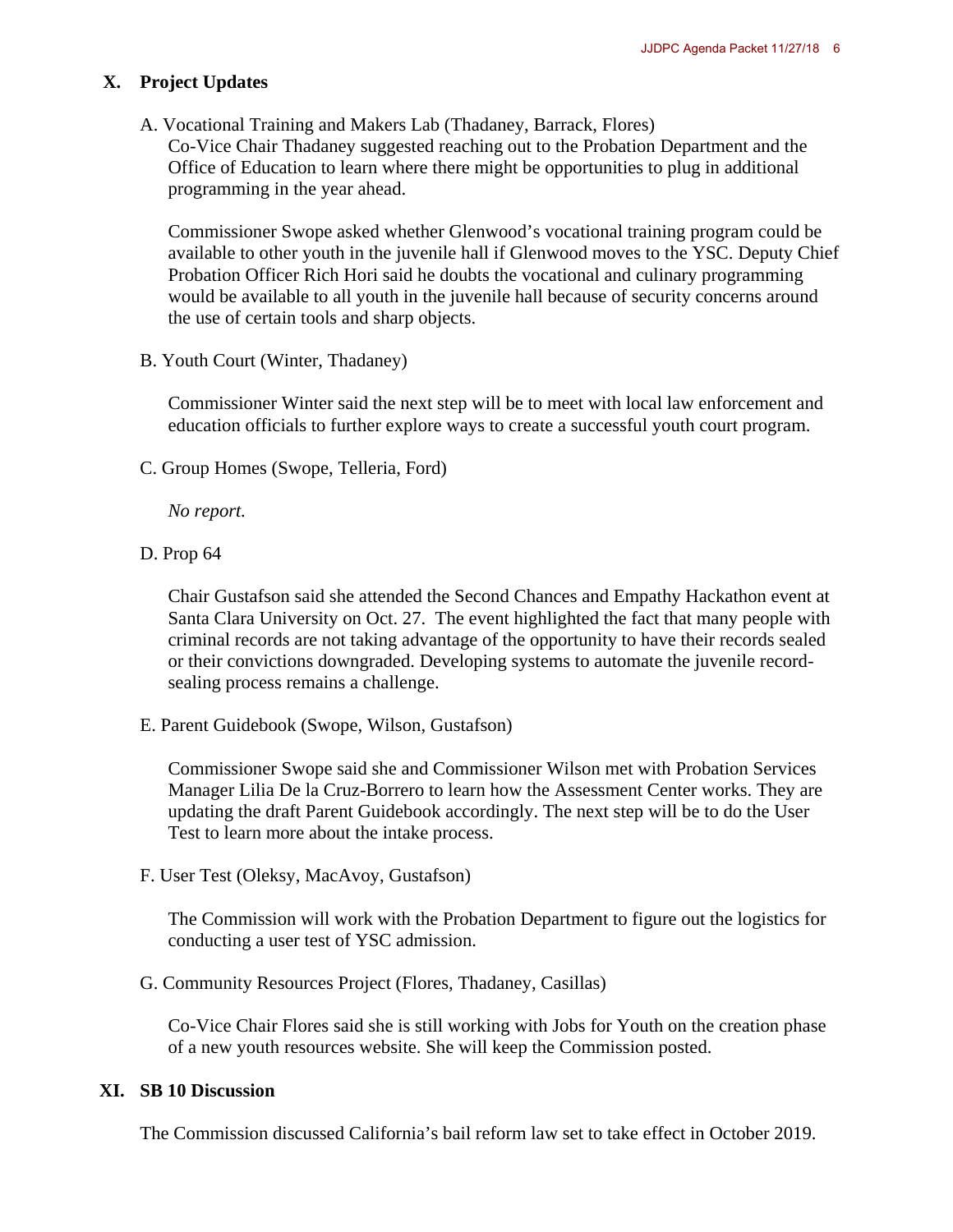Chair Gustafson asked if the Probation Department had selected a pretrial risk assessment tool to make recommendations on whether defendants should remain behind bars while they await their court proceedings. Chief Keene said he is leaning toward the "Virginia" tool but is still waiting for the state to release its list of approved tools.

Chief Keene said the County is due to receive SB 10 implementation funds in early November to be used for preliminary planning purposes. Meanwhile, the bail industry is mounting a referendum effort, putting counties in limbo.

Co-Vice Chair Thadaney touched on the potential for bias in risk-assessment tools. Chief Keene said he will seek to ensure the tool is used correctly by pretrial probation officers. He said opportunities for review and human overrides will exist.

#### **XII. Commissioner Comments/Announcements**

- A. Community Schools Advisory Committee (Gibbs) *No report*.
- B. Annual Juvenile Justice Commission Presentation during the California Probation and Parole Officer's Conference (CPPCA)

Gustafson said she attended the conference and noted there will be major revisions to Title 15 taking effect on Jan. 1, 2019. She said the Commission will need to take this into consideration when updating its Inspection forms for 2019.

C. Immigrant Detention legislation (S. 3036, S. 2849) and CDSS letter (Gustafson)

 Chair Gustafson shared information regarding unaccompanied undocumented minors detained in California. The federal government is responsible for the care and supervision of these minors and state officials do not necessarily have access to information about these minors despite the fact that some are housed in statelicensed facilities. At the moment, the federal government does not contract directly with any state-licensed facilities in San Mateo County.

- D. How Educators Can Create Trauma-Informed Systems in their School Communities (Swope)
- E. 2018 Respect! 24/7 Conference: Restorative Justice Practices (Swope)
- F. Healing Justice Film Screening (Swope)

 The film is available from the County Office of Education and the Commission will consider doing a screening at future Commission Retreat.

Meeting adjourned 7:18 p.m.